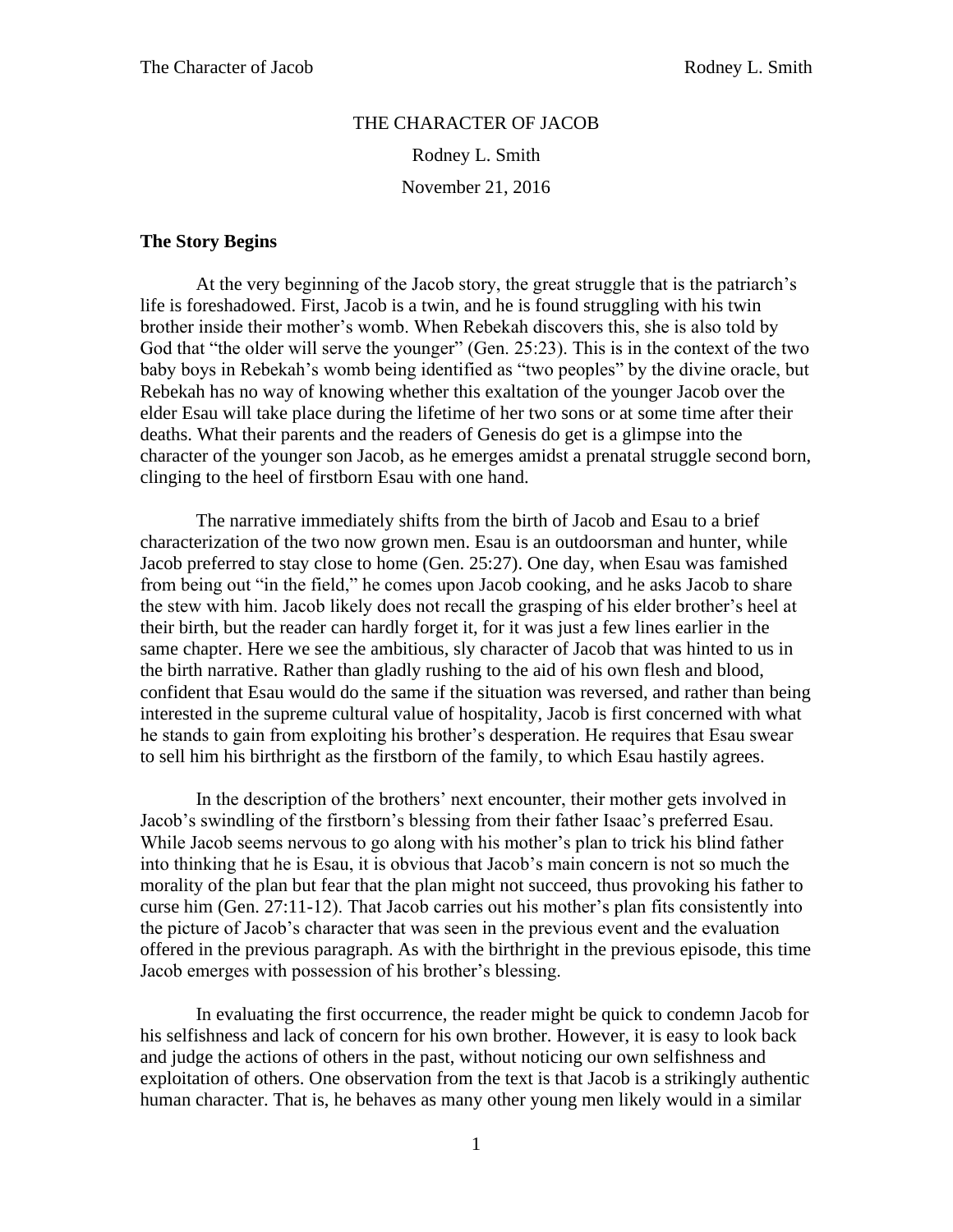situation, looking out for his own self-interests. Jacob displays the common character traits of an immature young man who has not yet encountered much of life's hardships firsthand. How much more might one expect a "spoiled rich kid," all the more shielded from the hardships and cruelty of the world, to grow into a somewhat self-centered, immature young adult, and Jacob does not come from a poor family. These statements are not meant to excuse Jacob's actions. They are merely a characterization of the historic person meant to put his actions and probable motivations into proper perspective.

In the second episode, Jacob's character is unchanged, although it is worthwhile to note his caution about the possibility of being discovered and the plan backfiring. We can only speculate whether Jacob has tried to pull a few more fast ones in the time between the two episodes. This time the reader gets a look at his mother's tendency toward the same behavior. Perhaps the origin of Jacob's conniving personality is part nature and part nurture. Here Jacob is still seeking to one-up his elder brother, reminiscent of the heel grab, and he is still driven to attain the elder brother's status denied to him at birth.

## **The Swindler is Swindled**

As a result of his swindling and at the request of both his parents, Jacob is forced to flee to his uncle Laban's house in Paddan-aram. On the way, Jacob has a dream in which he sees a vision of Yahweh, the God of his fathers, standing atop a latter reaching to heaven on which angels ascended and descended. Yahweh speaks to Jacob and passes to him the Abrahamic promises (Gen. 28:12-15). When Jacob awakes, he names the place Bethel (House of God) and responds by making a deal with God. If God will keep the promises he made to Jacob in the dream, then Jacob vows his allegiance, worship, and a tithe of all his increase to Yahweh (vv. 20-22).

Here God's election of Jacob is clear, but Jacob's response is not one of particularly great faith. He promises his allegiance and service to God on the condition that God will first keep his promises to Jacob. While this is not the picture of spiritual maturity, it does show a discerning heart on Jacob's part. Perhaps he desires to verify the authenticity of his unconscious encounter with God. This is commendable. However, would have been more commendable if Jacob were mature enough to offer himself to God first, before needing God to prove himself to Jacob. Jacob's faith obviously has some growing to do, and he probably needed this divine encounter to as a focal point to help him endure the coming difficulties in the years ahead.

When he arrives at his destination, Jacob's tumultuous life begins. First, Jacob seeks the hand of Laban's younger daughter Rachel, serving his uncle seven years for her hand. On the wedding night, Laban swaps his younger daughter for the elder, Leah, and in the morning Jacob realizes that the swindler has been swindled. Jacob is immediately given his beloved Rachel, but is required to work another seven years for her (Gen. 29:15-28). Next, there is conflict between Jacob's two wives as the unloved Leah bears many children while his beloved Rachel goes through an initial time of bareness (v. 31). Then, Jacob's uncle is reluctant to allow his nephew to take his wives and children and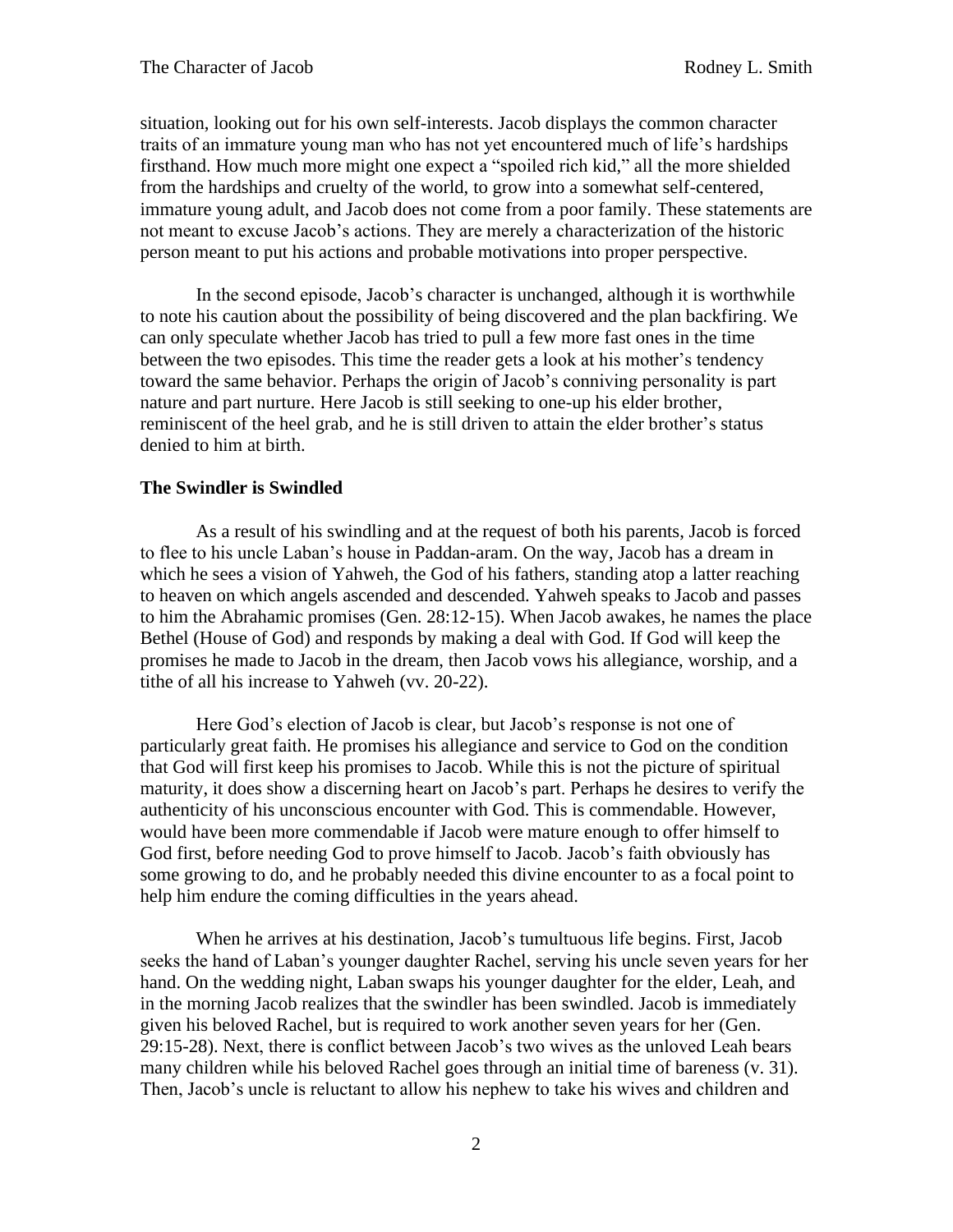move away. Laban desires more of Jacob's labor, which has led to increased prosperity. This time Jacob, with a little help from God, takes Laban's flocks as his wages (31:4-10), but eventually the family has to flee Laban's attempted exploitation when the Lord instructs Jacob to return to Canaan (vv. 11-21). Laban pursues, but the two eventually agree to part ways (vv. 22-55).

As most people come to realize, actions have consequences. Jacob learns this firsthand as conflict is introduced into his previously peaceful life in the form of animosity from his elder brother Esau, who now wants to kill him (Gen. 27:41). As a result, Jacob is forced to get acquainted with his uncle Laban who gives him a dose of his own medicine. Perhaps Jacob learns a little bit more about himself, as he can presumably see that the dishonest exploitation of family members is somewhat of a common family trait. Yet, through Jacob's difficulties, he emerges once again triumphant, and God has kept his first two promises to Jacob and has made him a wealthy man. Jacob has worked hard, encountered several setbacks, and has probably learned the consequences of swindling and being swindled through his dealings with his not-so-different uncle Laban. Growth often comes through difficulty, and since Jacob has encountered considerable difficulty during his years working for his uncle, it is likely that he has matured considerably in the process.

## **Jacob Learns Humility**

Jacob's troubles are far from over as he is reminded of his brother's vow to kill him. After an encounter with God's angels (Gen. 32:1-2), Jacob begins to send emissaries bearing gifts and messages of peace to his brother Esau (vv. 3-5). The only message that comes back to Jacob is that Esau is on his way to meet him with a group of 400 men (v. 6). Afraid, Jacob responds by separating his group into two companies, and then he prays to the God of his fathers that both he and his family be spared (vv. 12). Jacob then sends his family and all his possessions across the Jabbok River and remains alone where he wrestles with a mysterious "man" all night until daybreak (vv. 22-24). The man touches Jacob's hip and dislocates it, prompting astute Jacob to cling to the man until he blesses him. The man responds by changing Jacob's name to Israel, and Jacob names the place where this occurs Peniel, and said, "For I have seen God face to face, and yet my life has been delivered" (vv. 25-30).

So, what has Jacob learned in his past twenty years of adversity? Both Jacob's messages to his elder brother and his prayer to God are littered with tokens of humility. He refers to himself as "servant" to God and then to Esau. When Jacob wrestles with the mysterious man by the Jabbok and receives his famous name change, he is told by the figure that he has struggled with both God and man and has prevailed. Jacob has prevailed in his struggle against man because he has come out on top. He has gained a family and material wealth of his own. Jacob has prevailed with God because God is come out on top in the patriarch's life. Jacob has leaned to submit to God and to humble himself before God. Jacob receives the covenant promises of Abraham, which were not conditional, but more than that, having both seen God's favor at work in his life and developed a humble heart, Jacob has emerged as not only heir to the physical patriarchy